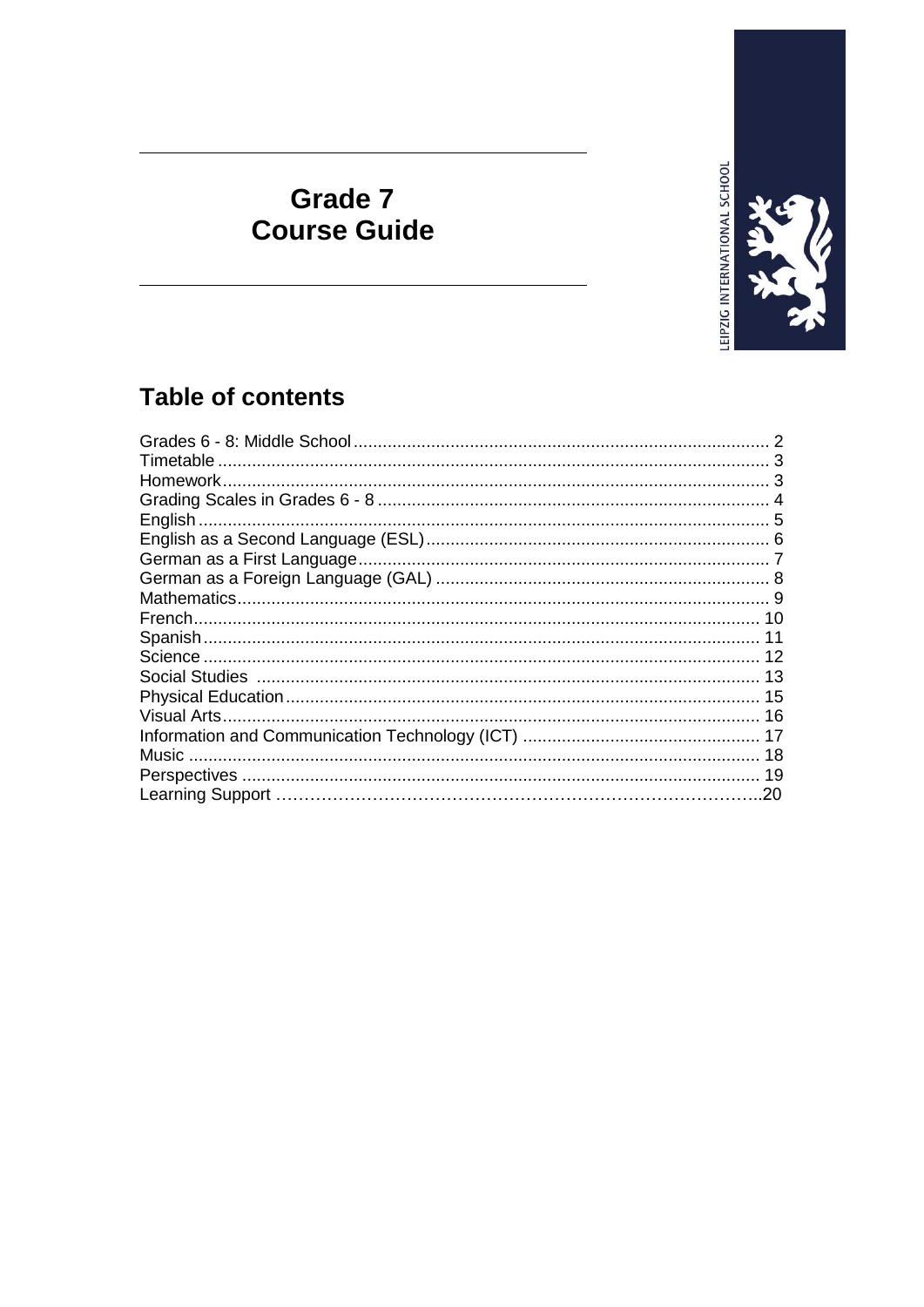### **Grades 6 - 8: Middle School**

| <b>CURRICULUM GRADES 6-7-8</b>                            |                |  |
|-----------------------------------------------------------|----------------|--|
| <b>Subject</b>                                            | # periods      |  |
| English (1 <sup>st</sup> or 2 <sup>nd</sup> language ESL) | 5              |  |
| German (1 <sup>st</sup> or 2 <sup>nd</sup> language GAL)  | 5              |  |
| <b>Mathematics</b>                                        | 5              |  |
| Science                                                   | 5              |  |
| French or Spanish (Foreign Language)                      | 4              |  |
| Social Studies (History and Geography)                    | 4              |  |
| <b>Physical Education (PE)</b>                            | 3              |  |
| <b>Visual Arts</b>                                        | 2              |  |
| Information and Communication Technology (ICT)            | 2              |  |
| <b>Music</b>                                              | $\overline{2}$ |  |
| Perspectives                                              | 2              |  |
| <b>Pastoral Lesson</b>                                    |                |  |
| <b>TOTAL</b>                                              | 40             |  |

Middle School consists of Grade 6, Grade 7 and Grade 8. Middle School is a distinct part of the Secondary School with its own curriculum. All students follow the same curriculum and the subjects are all continuous three-year courses running from Grade 6 to Grade 8 designed to prepare students to successfully enter the IGCSE courses that are offered at LIS in Grades 9 and 10.

The Middle School curriculum is modelled on the Cambridge International Examinations Secondary 1 curriculum for students aged 11-14. For German, the curriculum is modelled on the Saxony state curriculum. At the end of Grade 8 we make use of Checkpoint tests from the Cambridge Secondary 1 curriculum in English, Mathematics and Science. Throughout the year the student can expect to complete common assessments in each of their courses as a way to measure their progress.

Compared to the Primary School, the major difference is the disappearance of the classroom teacher as the central figure. In Middle School, all subjects are taught by specialist teachers. The student's form tutor is the person with pastoral responsibility for them and is the first point of contact for parents and for subject teachers.

Every class has a form tutor whom they meet daily for morning registration and once a week during the timetabled pastoral time. Sometimes this time may be used for an assembly with other classes. The form tutor will also likely be one of their subject teachers; seeing their form tutor teacher every day helps them to build their relationship.

Students in the age range 11-14 are ready for more specialist subject instruction but they are also still very much in the process of developing their physical and social skills. The lower secondary timetable allows for this. The start of secondary school, for many students, is a turning point in starting to think about their relationships with others and about the way they feel about themselves. We want school to be a safe place for all students to explore their identity and to "become themselves". Our pastoral time and Perspectives courses are designed to support this learning.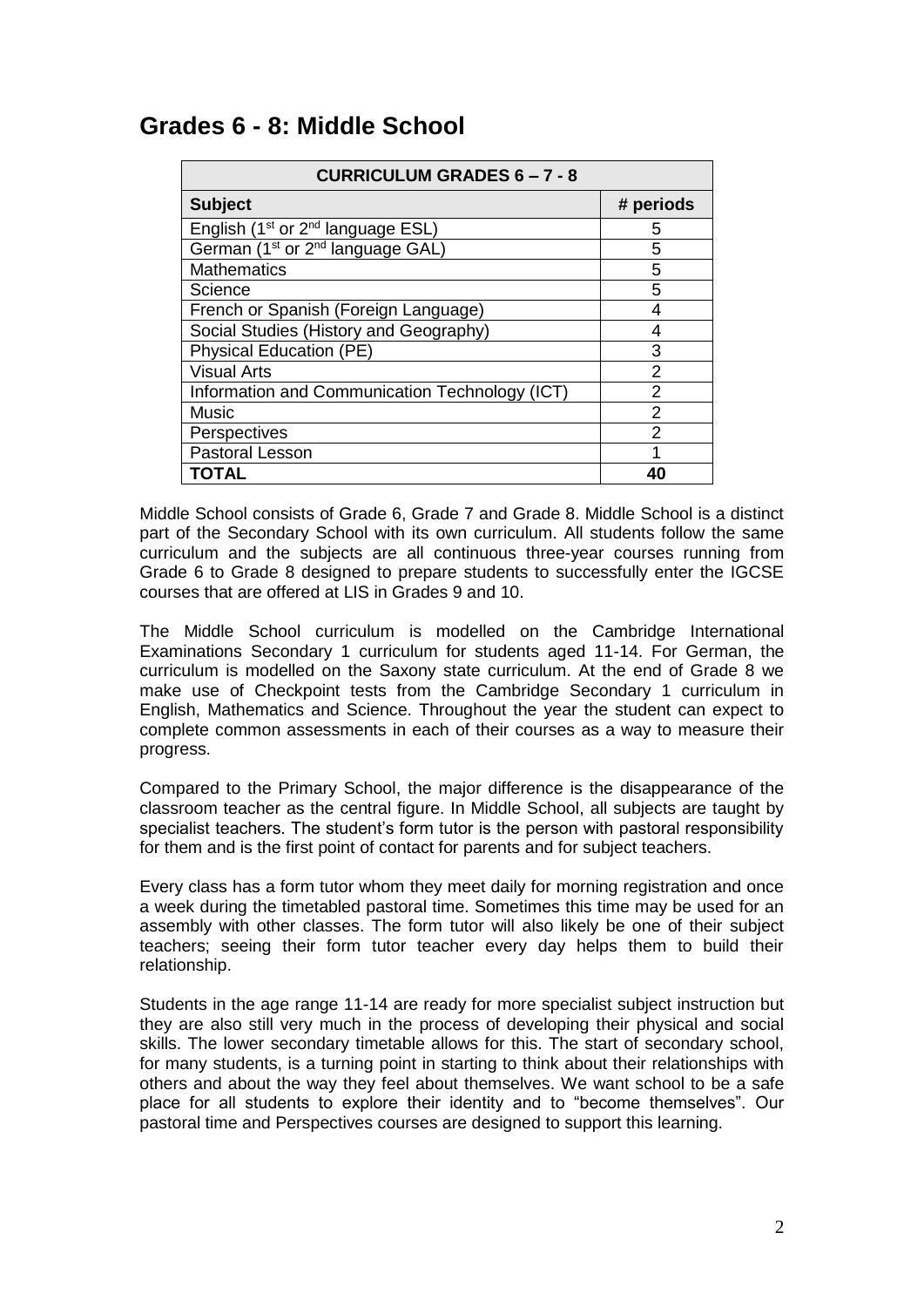### **Timetable**

Students follow a timetable of 40 x 40 minute periods of instruction per week. The school day runs from 8.15 – 15.15.

Registration: 8.15 – 8.25 Lesson 1: 8.25 – 9.05 Lesson 2:  $9.10 - 9.50$ Lesson 3: 9.50 – 10.35 SNACK BREAK Lesson 4: 10.55 – 11.35 Lesson 5: 11.40 – 12.20 Lesson 6: 12.25 – 13.05 LUNCH<br>Lesson 7:  $13.50 - 14.30$ Lesson 8: 14.35 – 15.15

### **Homework**

Students have homework in Grades 6 - 8 and need to plan their work more carefully. There is no more Hort for them after school but there is a homework club available to them which is supervised by a teacher. This will allow students to work before going to their activities or allow them to get their work done before going home, leaving their evenings free. Students who are having difficulty completing their homework for teachers will be recommended for this homework support.

In order to help students keep track of their homework and plan when to do it, every student is issued with a Student Planner. Parents are asked to sign the planner every weekend.

In order to spread the workload for students we use a homework timetable. Generally, students would get three homework assignments per day, taking 20-30 minutes each to complete.

### **Measuring and Reporting Student Attainment and Endeavour in Grades 6-8**

For all grade levels we will use the 7-1 attainment range, where  $7 =$  Excellent and is the highest possible attainment. It is important to note that the report grade for each subject is based on the teacher's professional judgement of the student's level in that subject area according to the attainment descriptions, considering summative and formative assessment data. It is not an average of their performance over a period of time, nor is it based on any form of weighting of class work and homework, or purely based on test results. Moreover, attainment grades are not amended if the teacher feels the student should be making more effort. Naturally, the greater the effort, the better the outcome. However, we employ an Endeavour description to communicate such learning behaviours and dispositions.

Endeavour is a combination of: Behaviour, Participation, and Effort and is reported using word descriptors.

The following grading scale is used by all subjects.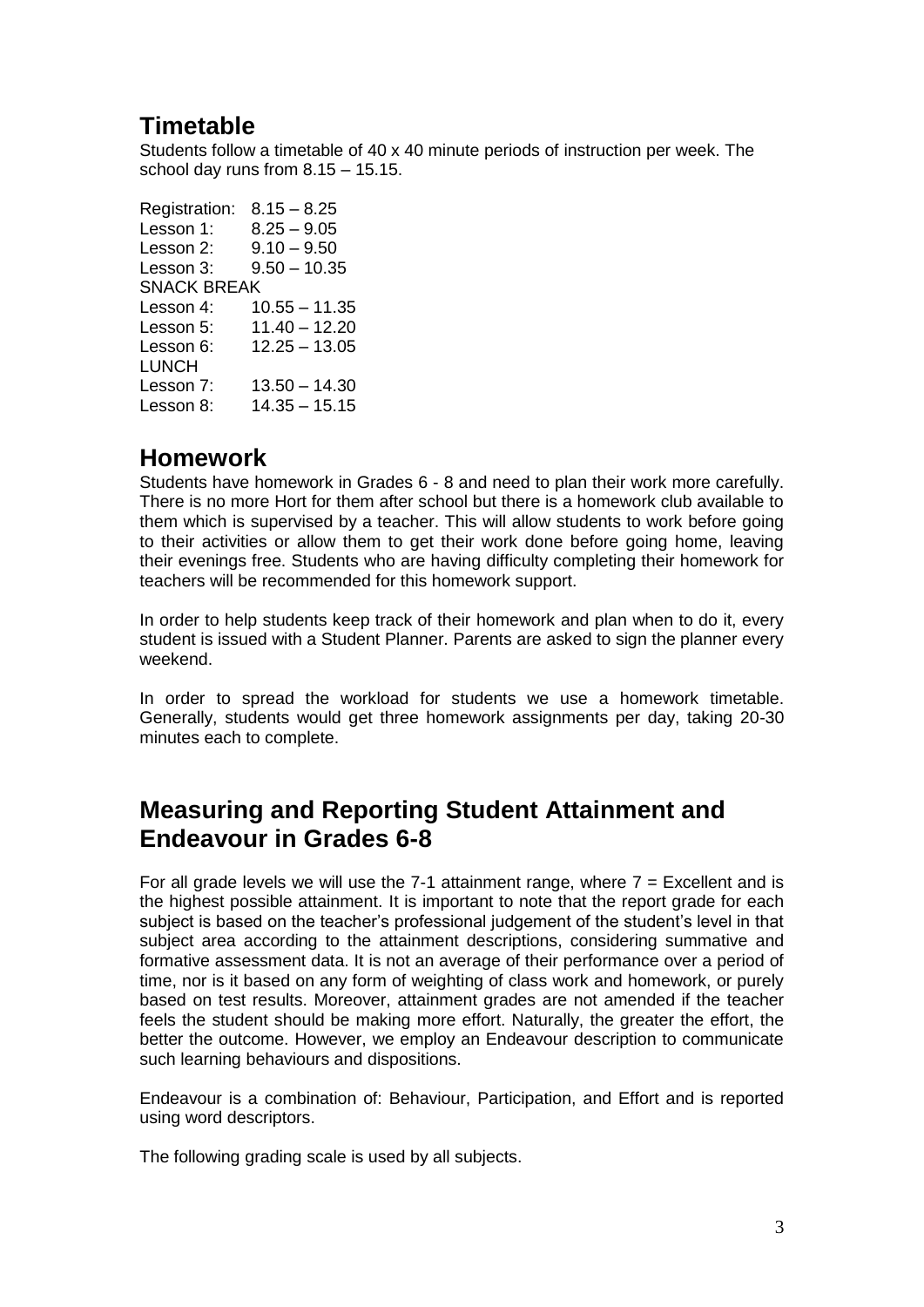|                         | <b>ATTAINMENT</b>                                                                                                                                                                                                                                                                                                                                                                             |
|-------------------------|-----------------------------------------------------------------------------------------------------------------------------------------------------------------------------------------------------------------------------------------------------------------------------------------------------------------------------------------------------------------------------------------------|
| Grade                   | <b>Descriptors</b>                                                                                                                                                                                                                                                                                                                                                                            |
|                         | At this year level the student's progress is:                                                                                                                                                                                                                                                                                                                                                 |
| 7                       | <b>Excellent</b><br>A consistent and thorough understanding of the required knowledge and skills, and the<br>ability to apply them almost faultlessly in a wide variety of situations. There is consistent<br>evidence of analysis, synthesis and evaluation where appropriate. The student<br>consistently demonstrates originality and insight and always produces work of high<br>quality. |
| 6                       | <b>Very Good</b><br>A consistent and thorough understanding of the required knowledge and skills, and the<br>ability to apply them in a wide variety of situations. There is consistent evidence of<br>analysis, synthesis and evaluation where appropriate. The student generally demonstrates<br>originality and insight.                                                                   |
| 5                       | Good<br>A consistent and thorough understanding of the required knowledge and skills, and<br>the ability to apply them in a variety of situations. The student generally shows evidence<br>of analysis, synthesis and evaluation where appropriate and <b>occasionally</b> demonstrates<br>originality and insight.                                                                           |
| 4                       | <b>Satisfactory</b><br>A general understanding of the required knowledge and skills, and the ability to apply<br>them effectively in <b>normal</b> situations. There is <b>occasional</b> evidence of the skills of<br>analysis, synthesis and evaluation.                                                                                                                                    |
| 3                       | <b>Mediocre</b><br>Limited achievement against most of the objectives, or clear difficulties in some areas. The<br>student demonstrates a limited understanding of the required knowledge and skills and<br>is only able to apply them fully in normal situations with support.                                                                                                               |
| $\overline{\mathbf{2}}$ | <b>Unsatisfactory</b><br>Very limited achievement against all the objectives. The student has difficulty in<br>understanding the required knowledge and skills, and is unable to apply them fully in<br>normal situations, even with support.                                                                                                                                                 |
| 1.                      | Poor<br>Minimal achievement in terms of the objectives.                                                                                                                                                                                                                                                                                                                                       |

| Grade                 | <b>ENDEAVOUR Grade Descriptor</b>                                          |
|-----------------------|----------------------------------------------------------------------------|
| <b>EXCEPTIONAL</b>    | <b>Student exceeds expectations.</b>                                       |
|                       | Is an example to others in terms of behaviour, participation and effort.   |
|                       | Student meets all expectations.                                            |
| <b>GOOD</b>           | Shows good behaviour, participates actively and works hard.                |
|                       | Student mostly meets expectations.                                         |
| <b>SATISFACTORY</b>   | Student fully meets expectations in two out of three aspects, but there is |
|                       | room for improvement in the third.                                         |
| <b>INCONSISTENT</b>   | Student does not always meet expectations.                                 |
|                       | There is room for improvement in two out of three of the aspects.          |
|                       | Student does not meet expectations.                                        |
| <b>UNSATISFACTORY</b> | Student does not meet expectations in any aspect.                          |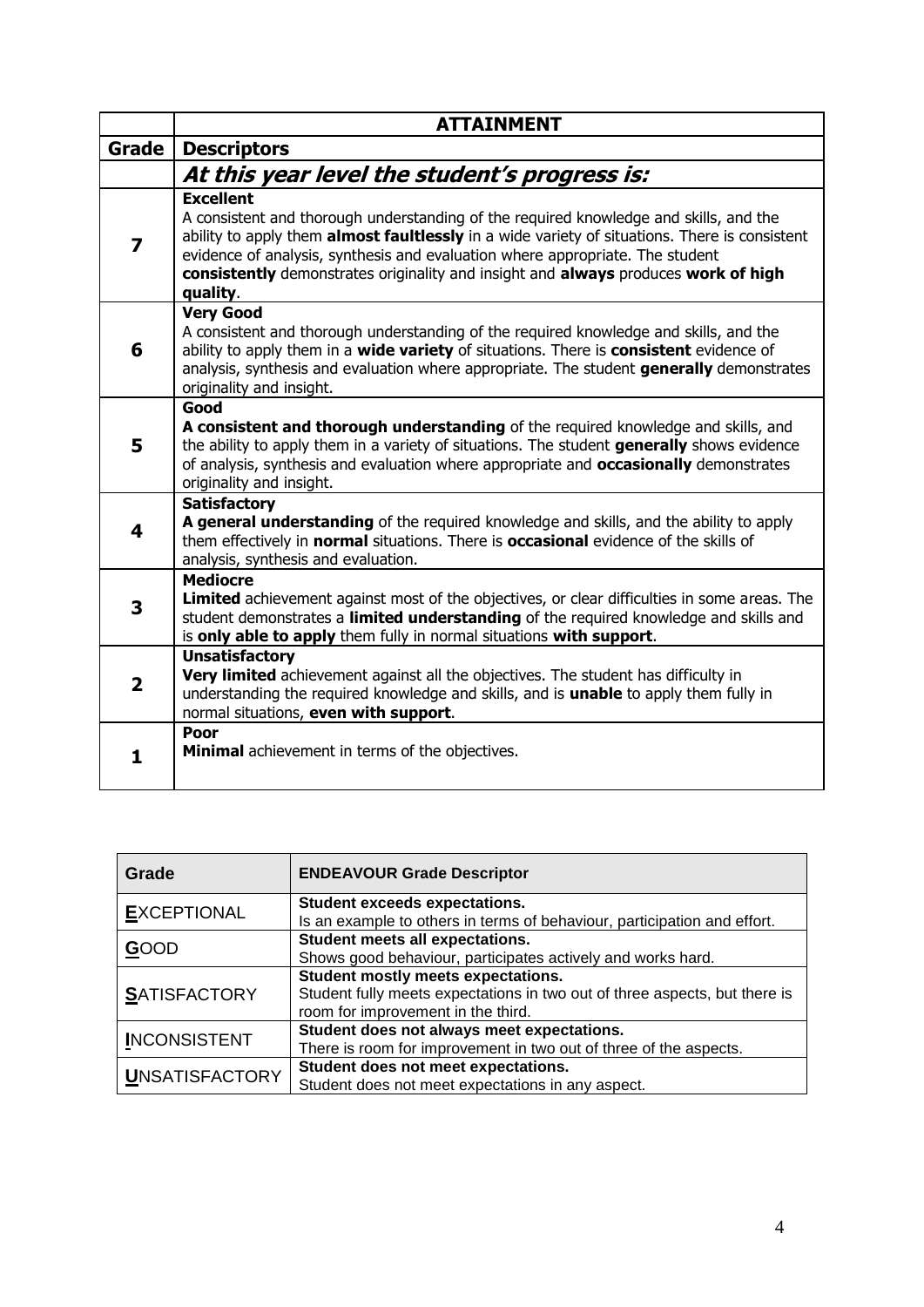# **ENGLISH**

#### **General Introduction**

The English Department seeks to develop students at a native level of English, furthering their conceptual understanding of literary and non-literary works, and developing their competencies in writing creatively, analytically and persuasively. Students will study a range of literary works, develop language skills, and consider the value of reading and the written word for a range of purposes and audiences. We also seek to develop students' own private reading for pleasure and progress.

#### **Course Aims/Learning Purposes**

- Learners understand that there is something essentially human about the desire and capacity for telling stories, and that we gain understanding of ourselves and the world around us from the stories of others;
- Learners understand the impact of context upon the creation and the interpretation of texts;
- Learners understand that reading is not only a great source of pleasure but also the key to all critical thought;
- Learners are able to deconstruct the reading process in order to offer insight into why writers write, and why speakers speak, and into what choices they make in order to create meaning and maximise impact upon a reader or listener;
- Learners are able to sustain and increase pleasure in reading as critical appreciation of texts increases;
- Learners are able to deconstruct the writing process in order to mimic and achieve mastery in the forms of creative, analytical and persuasive writing.

#### **Essential Questions**

- Why is reading more than just a hobby?
- What do we learn about life from literature?
- How does a writer and / or a reader's context shape meaning in a work?
- How could the text be read and interpreted differently by two different readers?
- How and why is a social group represented in a particular way?
- How and why does the text conform to, or deviate from, the conventions of a genre?

#### **Areas of Study**

- UNIT #1: Descriptive Writing includes the a focus on linguistics
- UNIT #2: *The Call of the Wild* includes novel study
- UNIT #3: *Scrooge* includes the a reading of the play version of A Christmas Carol
- UNIT #4: Mythology includes the a study of Greek and Roman Myths
- UNIT #5: Poetry, Music and Art includes sensory writing
- UNIT #6: Short Stories includes the appreciating the structure of the short story and the skill of the storywriter.

#### **Assessment**

- Photographic Essay
- First person narrative
- Character study
- Speech
- Poetry & descriptive writing
- Creation of 'Flash Fiction'

#### **Links to future learning**

 Spiralling skills and understandings, resulting in IGCSE First Language English and IGCSE World Literature in Grade 9. A wide-reading programme is implemented for all grade levels.

Head of Department: Nancy Davis [nancy.davis@lis.school](mailto:nancy.davis@lis.school)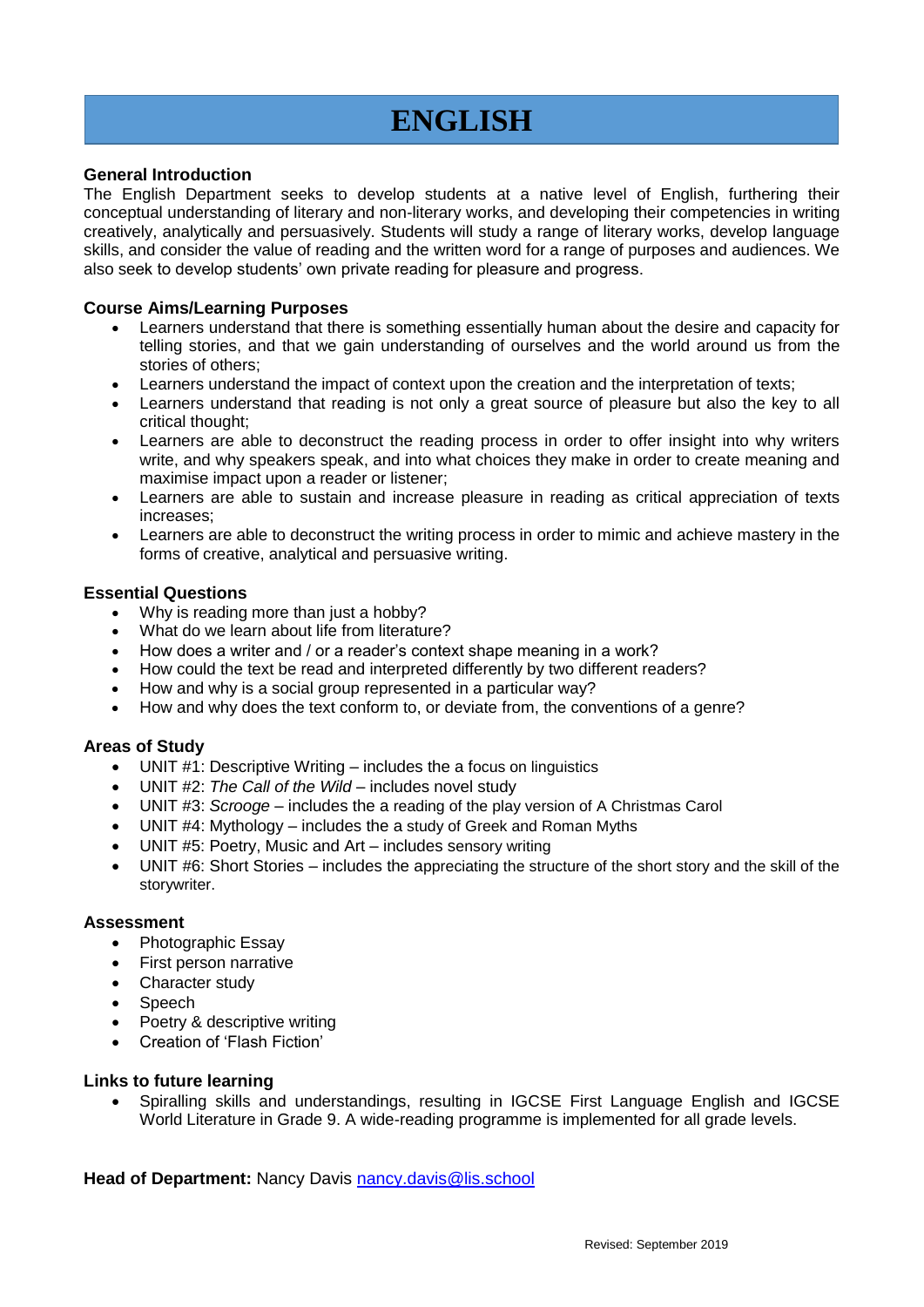## **ENGLISH AS AN ADDITIONAL LANGUAGE (EAL)**

#### **General Introduction**

English as an Additional Language (EAL) focuses on the acquisition and development of English language proficiency for the EAL student. The aim is to build up the student's language skills in all areas: speaking, writing, listening, and reading.

The course is a combination of literature based units and units from the Cambridge Lower Secondary Global English course.

#### **Course Aims**

- The course encourages students to develop *confidence* in the use of English in a variety of contexts, to build up *knowledge* of the language including *academic language* and to gain the linguistic *skills* necessary to access the school curriculum successfully.
- Students will be exposed to a range of written and other texts in a variety of genres in order to provide a focus on development of language skills, including both composing and comprehending skills, along with areas such as vocabulary development, idiomatic language and grammar.
- Students will develop the ability to recognise, create and understand the purpose of various *text types* such as information reports, articles, letters, emails, recounts, persuasive texts, descriptive texts, and creative writing.
- To explore, read and analyse a variety of literature in order to engender an appreciation of literature and to enhance understanding of the techniques and purpose of a writer.

#### **Areas of Study**

- 1. The Incredibles: reporting the news
- 2. Short stories
- 3. Literature: Graphic Novels
- 4. Choose Your Own Adventure: writing an adventure story
- 5. Languages of the World
- 6. Natural Disasters

#### **Assessment**

Each unit will be assessed through a minimum of one assessment task, either written or oral. Each task will focus on a particular text type and register, including the following:

- Writing an article
- Writing a diary entry
- Write a creative text based on a novel read in class
- Present a personal language learning journey
- Write an adventure story in the vein of Choose Your Own Adventure
- Write a blog about the importance of language learning
- Present a role play based on a natural disaster

Students also take the Cambridge Stage 8 ESL progression tests.

#### **Links to future learning**

Skills will be consolidated and developed in Grade 7 with an increasing focus on the use of idiomatic and academic language.

**HOD:** Frank Valero – [Francisco.ValeroLopez@lis.school](mailto:Francisco.ValeroLopez@lis.school)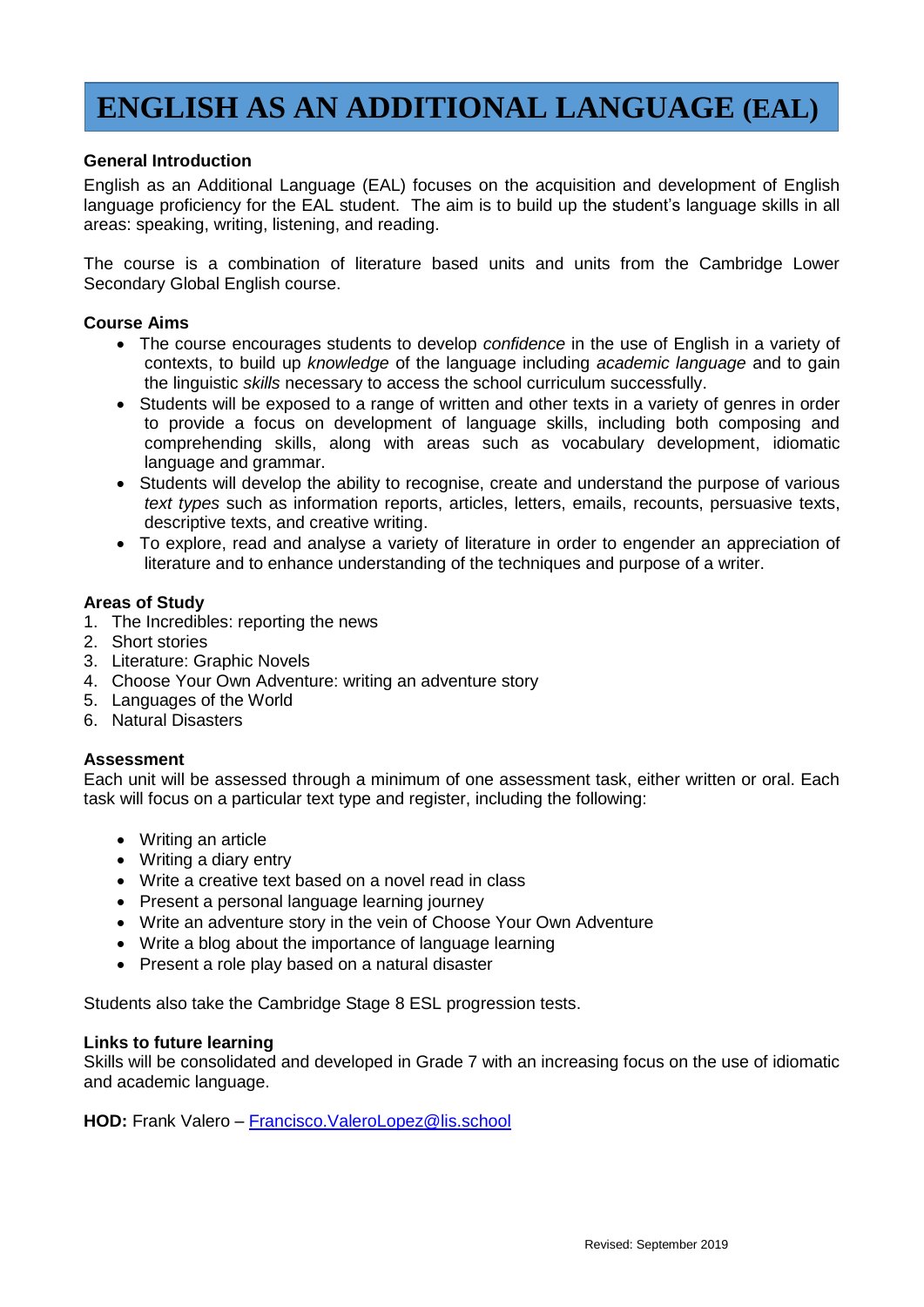## **GERMAN AS A FIRST LANGUAGE**

#### **General Introduction**

German First Language means tuition for fluent speakers of German (not necessarily of German nationality) according to the standards based on the Saxonian Curriculum and using textbooks acknowledged by the Kultusministerium in Dresden (Deutsch Plus 7, Praxis Sprache 7).

#### **Course Aims**

In Grade 7 we focus on intensification and consolidation of spelling and grammar concepts. Students discover a pleasure for reading and progress in their understanding of a variety of text genres from different eras, like novels, short stories, and classical ballads. They practise and develop their writing skills and gain proficiency in summary, narrative and descriptive writing and story-telling. Students learn research skills including academic honesty and working with sources, and learn how to present a topic effectively and independently.

#### **Areas of Study**

| <b>Text Genres:</b>   | <b>Presentation Unit</b> | Literary Works:           | <b>Grammar Topics:</b>  |
|-----------------------|--------------------------|---------------------------|-------------------------|
| • Diary entries       | Topic:                   | Rafik Schami: Eine        | • Word classes          |
| • Summaries           | • "Anders sein"          | <b>Hand voller Sterne</b> | • Clauses               |
| • Narrative writing   |                          | <b>Gottfried Keller:</b>  | $\bullet$ Tenses        |
| • Descriptive writing | Project Topic:           | Kleider machen            | $\bullet$ Case          |
| • Storyboards         | • "Hotelprojekt"         | Leute                     | $\bullet$ Syntax        |
|                       |                          | Brian Selznick: Die       |                         |
|                       |                          | Entdeckung des            | <b>Spelling Topics:</b> |
|                       |                          | Hugo Cabret (plus         | • S-Sounds              |
|                       |                          | film adaption)            | • Capitalisation        |
|                       |                          | Ballads (Goethe,          | • Punctuation:          |
|                       |                          | Schiller, Fontane,        | Commas                  |
|                       |                          | Ringelnatz, von           |                         |
|                       |                          | Droste-Hülshoff           |                         |

#### **Assessment**

Common Summative Assessment Tasks in Grade 7 are:

- Summary Writing
- Descriptive Writing (Bildbeschreibung)
- Grammar Tests
- Punctuation and Spelling Tests / Dictations
- Oral Presentation
- Ballad Test and Scenic Presentation

#### **Links to future learning**

- $\triangleright$  Summary writing and narrative writing will be consolidated and assessed in the IGCSE.
- $\triangleright$  Knowledge and interpretation of a variety of works from different literary genres will be further developed.

HoD/Course Co-ordinator: Britta Rössner, [Britta.roessner@lis.school](mailto:Britta.roessner@lis.school)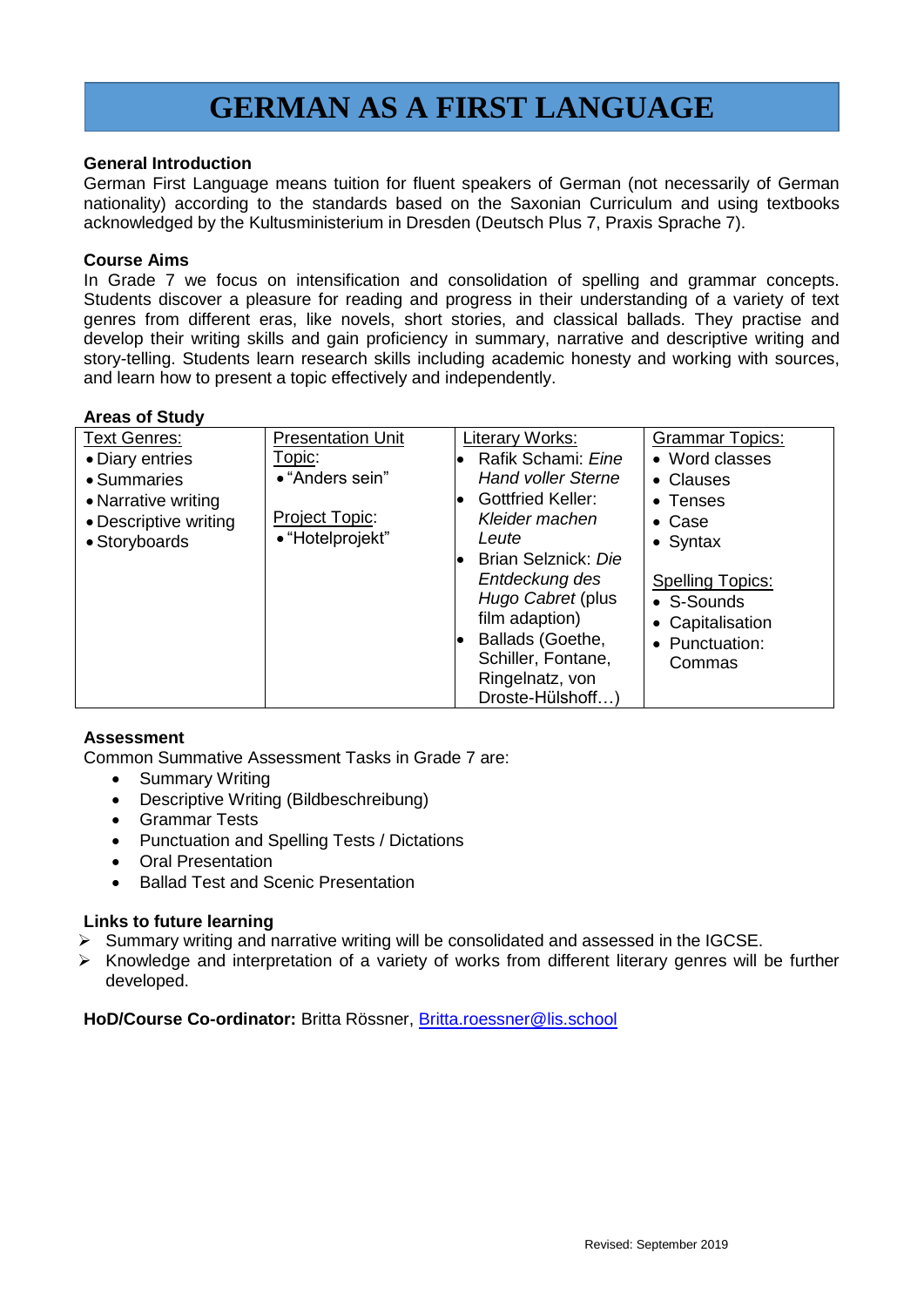## **GERMAN AS A FOREIGN LANGUAGE (GAL)**

#### **General Introduction**

German as a Foreign Language (GAL) focuses on the acquisition and development of German language proficiency for the GAL student. The intention is to build up the student's language skills in all areas: speaking, writing, listening, and reading and to develop and built on the ability to understand, express and interpret thoughts, feelings and facts in both oral and written form in an appropriate range of social contexts — work, home, leisure, education and training. The course also aims to develop intercultural understanding and to encourage positive attitudes towards language learning and towards speakers of foreign languages.

#### **Course Aims**

The aims of the course are to

- enable the student to use the language effectively as a means of practical communication in speech and in writing within a range of contexts,
- develop the ability to understand and respond to the language demands in transactional and social contacts,
- provide the students with a sound linguistic base necessary for further study, work and leisure,
- offer some insight into the nature of language,
- develop an appreciation of German literature.

#### **Areas of Study**

*The student will be integrated in the course depending on his/ her language level in dependence on the Common European Framework of Reference.*

- A Everyday activities
- B Personal and social life
- C The world around us
- D The world of work
- E The international world

#### **Assessment**

- Vocabulary tests or grammar exercises announced in advance or not.
- Written assignments done at home.
- Presentations, research work, library hours (diary writing), oral contributions in class as well as the quantity, quality and care of written work are part of the continued assessment.

#### **Links to future learning:**

Leads to Grade 8 GAL.

**HOD:** Danielle Lebel [Danielle.Lebel@lis.school](mailto:Danielle.Lebel@lis.school)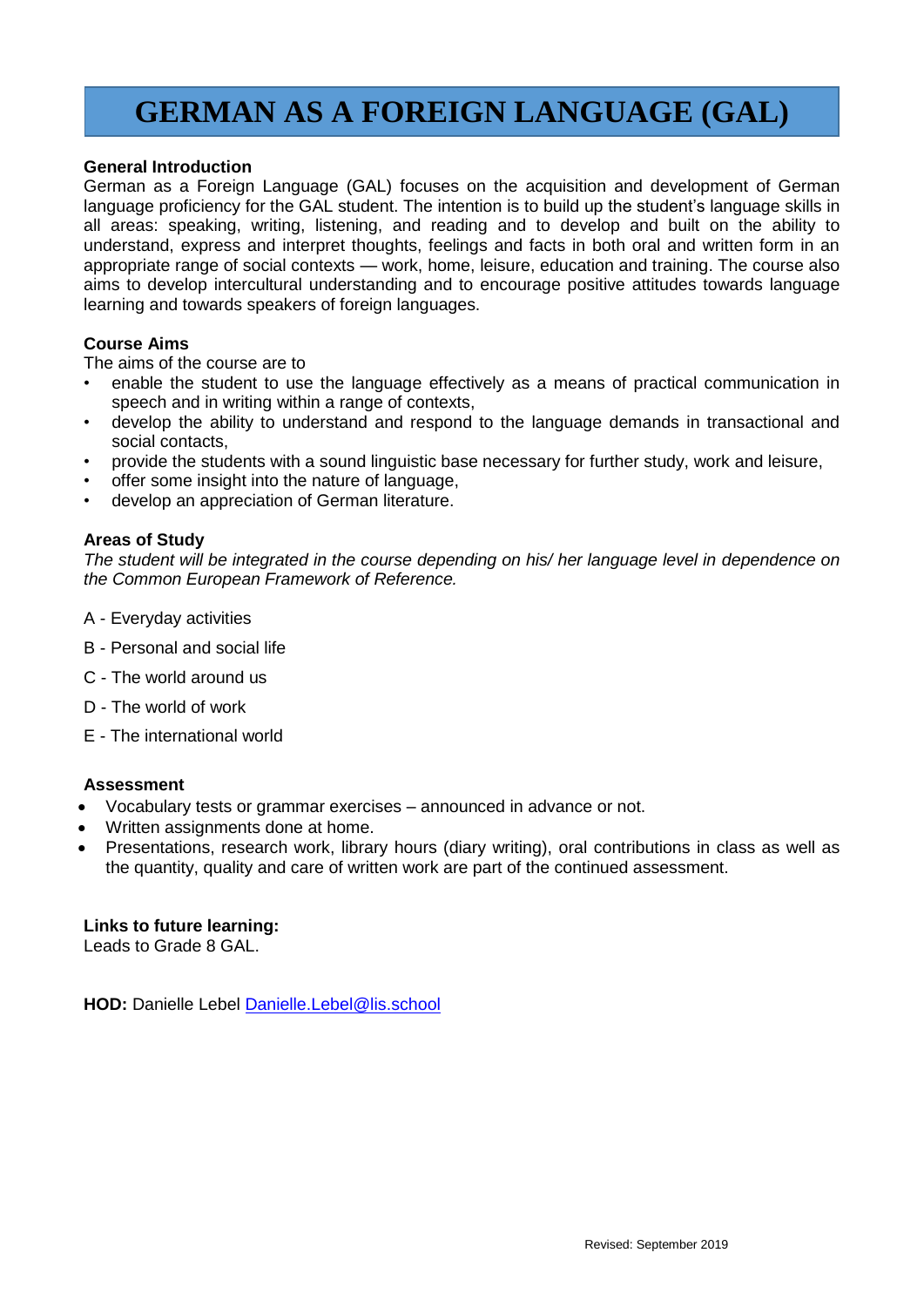# **MATHEMATICS**

#### **General Introduction**

The scope and sequence of the Middle School Mathematics curriculum is almost identical to the Cambridge Lower Secondary programme. This ensures that our students are prepared fully for the Cambridge Checkpoint Examination and the IGCSE programme, which follows in Grades 9 and 10.

#### **Course Aims**

- develop mathematical skills and apply them to other subjects and to the real world
- develop methods of problem-solving
- interpret mathematical results and understand their significance
- develop patience and persistence in solving problems
- develop a positive attitude towards mathematics which encourages enjoyment, fosters confidence and promotes enquiry and further learning
- appreciate the elegance of mathematics
- appreciate the interdependence of different branches of mathematics and the links with other disciplines
- appreciate the international aspect of mathematics, its cultural and historical significance and its role in the real world
- read mathematics and communicate the subject in a variety of ways
- acquire a foundation of mathematical skills appropriate to further study and continued learning in mathematics.

#### **Areas of Study**

| <b>First Semester</b>                                                                                                                                                                                                                                                                                                                                                                                                                                                                                                                                                                                               | <b>Second Semester</b>                                                                                                                                                                                                                                                                                                                                                       |
|---------------------------------------------------------------------------------------------------------------------------------------------------------------------------------------------------------------------------------------------------------------------------------------------------------------------------------------------------------------------------------------------------------------------------------------------------------------------------------------------------------------------------------------------------------------------------------------------------------------------|------------------------------------------------------------------------------------------------------------------------------------------------------------------------------------------------------------------------------------------------------------------------------------------------------------------------------------------------------------------------------|
| Number and Calculation – adding, subtracting,<br>multiplying and dividing integers.<br>Algebraic expressions and functions<br>Shapes and mathematical drawings<br>Length, mass and capacity including estimation<br>and imperial measures<br>Rounding Numbers and calculations involving<br>decimal<br>Fractions adding, subtracting, multiplying and<br>dividing + word problems<br>Solving linear equations and substitution of values<br>into expressions<br>Rounding, multiplying and dividing<br>Geometry – angles and introduction to coordinate<br>geometry<br>• Fractions and decimals<br>Compound measures | Time and rates of change<br>Fractions, decimals and percentages<br>٠<br>Sequences, functions and graphs<br>٠<br>Transformations including reflection, rotation,<br>٠<br>translation and enlargement<br>Ratio and proportion<br>٠<br>Area, perimeter and volume<br>٠<br>Planning, collecting and processing data<br>٠<br>Probability<br>٠<br><b>Vectors and Matrices</b><br>٠ |

#### **Assessment**

Assessment will take the form of homework assignments and worksheets. Tests – 10 to 15 will also be set after some units – Algebra, Geometry, Statistics, Number and Project. Classroom performance will also be a factor in terms of a student's progress.

**HoD/Course Co-ordinator:** Reingart Böhmer [Reingart.Boehmer@lis.school](mailto:Reingart.Boehmer@lis.school)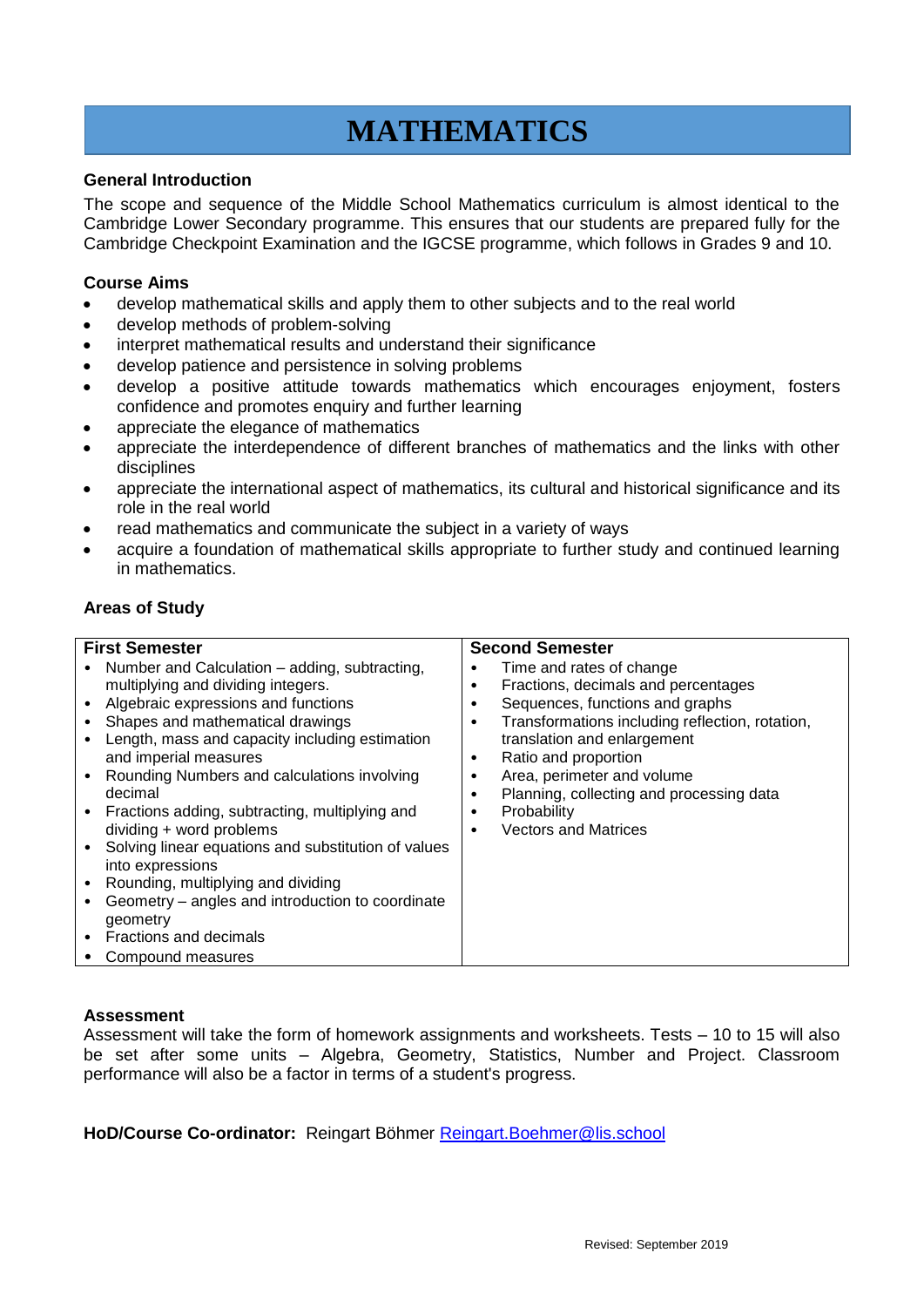## **FRENCH**

#### **General introduction**

French is taught for four lessons per week as a foreign language. It continues at the CEFR level A1, working towards A2.

#### **Course Aims**

The aims is to allow our students to get the necessary vocabulary and grammar, as well as a good pronunciation of French to express themselves orally and in writing, to understand spoken and written French. We encourage their curiosity and maintain high standards. The syllabus wakes in themselves one more interest for other cultures and in this way encourages comprehension and tolerance for others.

New students arriving in grade 7 with no background in French are given extra support, if possible including help from more experienced French speaking students, in order to catch up with the rest of the class over the course of the year.

#### **Areas of Study**

| <b>First Semester</b>       | <b>Second Semester</b> |
|-----------------------------|------------------------|
| Unit 1: En ville            | Unit 5: Bon appétit    |
| Unit 2: On fait des projets | Unit 6: En voyage      |
| Unit 3: De jour en jour     | Unit 7: Ça va?         |
| Unit 4: En famille          | Unit 8: On va s'amuse  |
|                             |                        |

#### **Assessment**

Regular assessment of the learned knowledge is through tests given after each unit. Those tests cover the three following components: reading, listening and writing. We also have mini-quiz (vocabulary or grammar tests) throughout the year.

#### **Links to future learning:**

Leads directly to Grade 8 French.

**HOD:** Danielle Lebel **Danielle.Lebel@lis.school**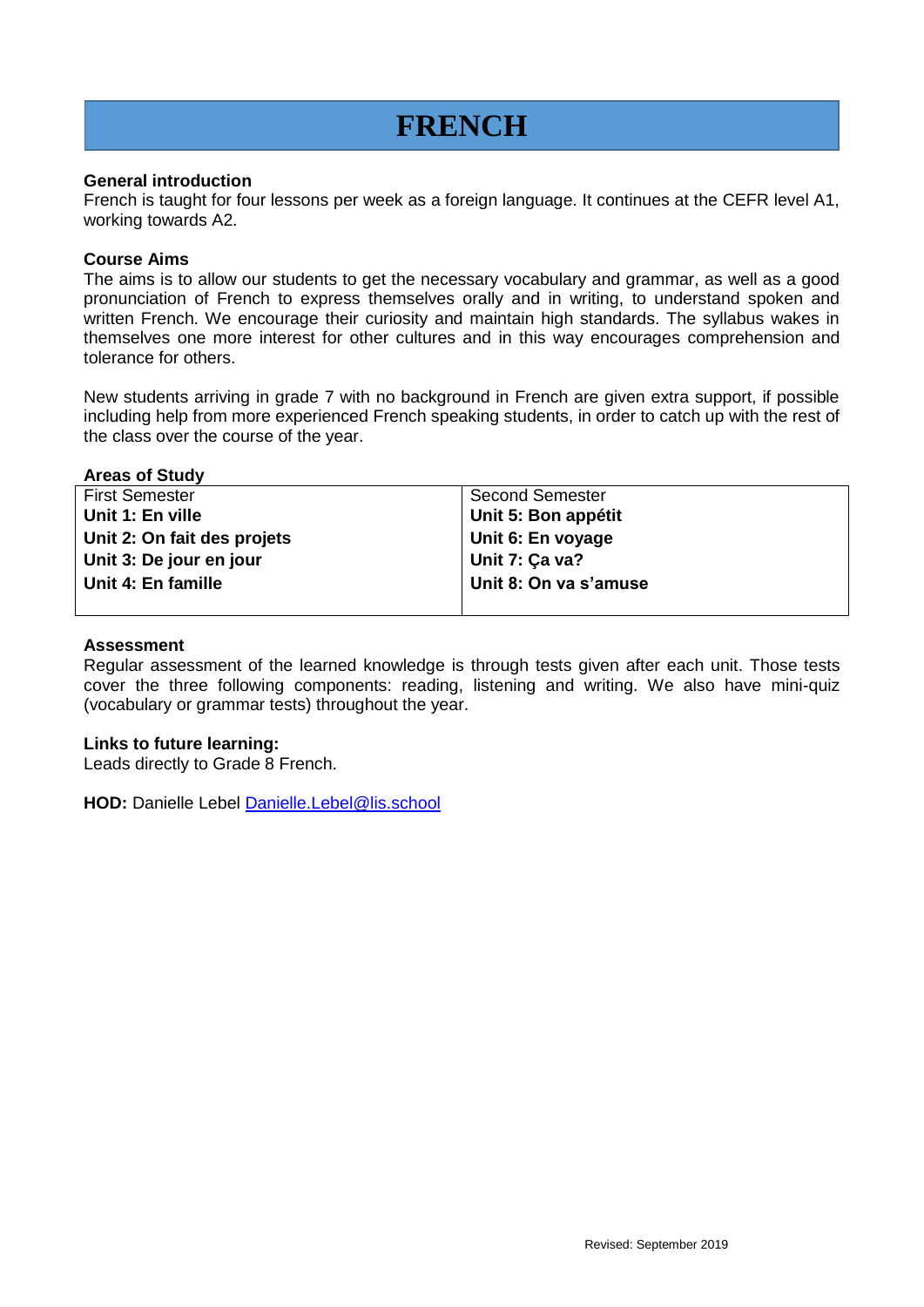## **SPANISH**

#### **General Introduction**

Grade 7 Spanish is a continuation of the Grade 6 course in which students improve their Spanish skills by practising the use of the language through day-to-day situations. The course follows the five strands of the UK Renewed Framework for Modern Foreign Languages:

#### **Course Aims**:

- To teach pupils to practise the meaning, spelling and sounds of Spanish words together.
- To teach pupils how to write simple grammatically correct sentences.
- To teach pupils how to understand and write more complex text using connectives, pronouns and tenses.
- Linking listening and speaking to help pupils speak more accurately and authentically.
- To give pupils the opportunity to learn about Spain and other Spanish-speaking countries.

#### **Areas of Study**

- 1. People
- 2. Going places
- 3. Holidays
- 4. Food
- 5. Fashion
- 6. Cities

#### **Assessment**

In Grade 7 Spanish, assessment is based mainly on listening and reading skills, as well as written work. Although oral expression is also developed, it is not currently assessed on its own. Assessment is based on direct classroom observation, students' self-assessment by end-of-topic checklists, written classwork and homework, as well as quizzes and end of unit exams.

HOD: Danielle Lebel [Danielle.Lebel@lis.school](mailto:Danielle.Lebel@lis.school)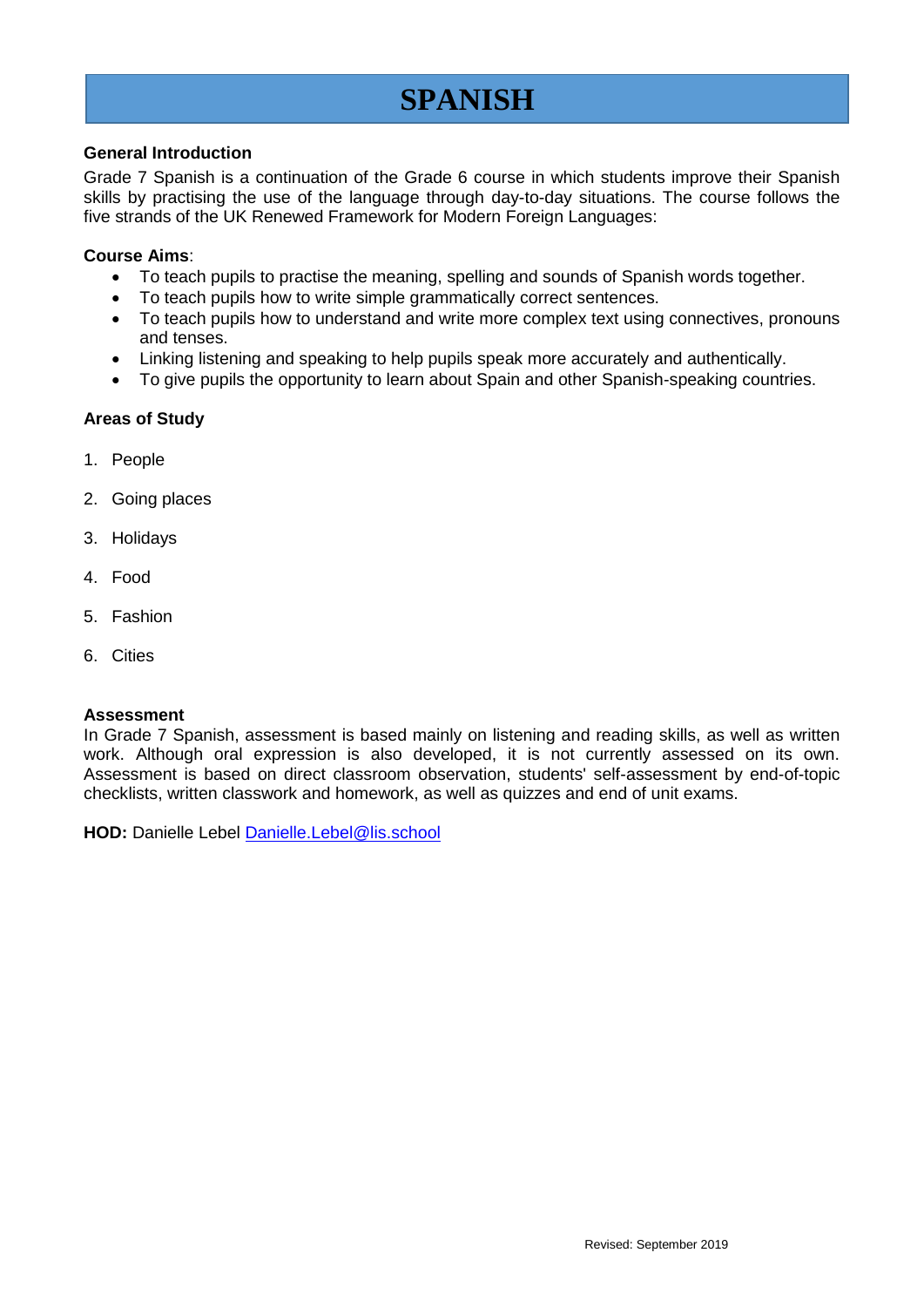### **SCIENCE**

#### **General Introduction**

Science is a subject that combines Biology, Chemistry and Physics. Grades 6 - 8 cover the Cambridge Lower Secondary curriculum for Science with a strong focus on practical skills and to this end, every topic studied has associated practical work.

#### **Course Aims**

In grade 7 the practical focus is on learning how to write a conclusion from the data collected and learning to identify, understand and control variables within an experimental set-up.

#### **Areas of Study**

| <b>Biology</b>                   | <b>Chemistry</b>              | <b>Physics</b>                |
|----------------------------------|-------------------------------|-------------------------------|
| Food                             | Atoms and elements            | Magnets and Electromagnets    |
| Digestion                        | <b>Further Reactions</b>      | Light                         |
| <b>Breathing and Circulation</b> | <b>Compounds and Mixtures</b> | Sound                         |
| Respiration                      | Metals and non-metals         | <b>Energy Transformations</b> |
| <b>Flowering Plants</b>          | Corrosion                     | Speeding Up                   |

March Science Project: The focus of this project in Grade 7 is physics and students will investigate forces using water rockets and/or catapults. Students will be shown the available equipment then design their own investigation strategy to answer their own research question. The emphasis will be to write a good research question and to address this question in their conclusion. They will present their investigation in a science fair at the end of term to an audience of other classes.

#### **Assessment**

There is a formal assessment following each unit, which counts for 55% of the achievement grade. 40% of the overall grade is determined by presentations and practical work and the remaining 5% by homework. Marking criteria for presentations and practical work is explained to students before the work is started and printed copies of the marking criteria are provided.

EAL students are given a shorter version of the same test paper as other students take. They are also given science dictionaries for their class and homework. During the test they may have access to a word bank of key words and assistance in understanding the wording of a question depending on their level of English. The degree of assistance each EAL student receives is reviewed each half term in consultation with the EAL department.

#### **Links to future learning:**

Leads to Grade 8 Science.

#### **HoD/Course Co-ordinator:**

Tim Lewis – [tim.lewis@lis.school](mailto:tim.lewis@lis.school)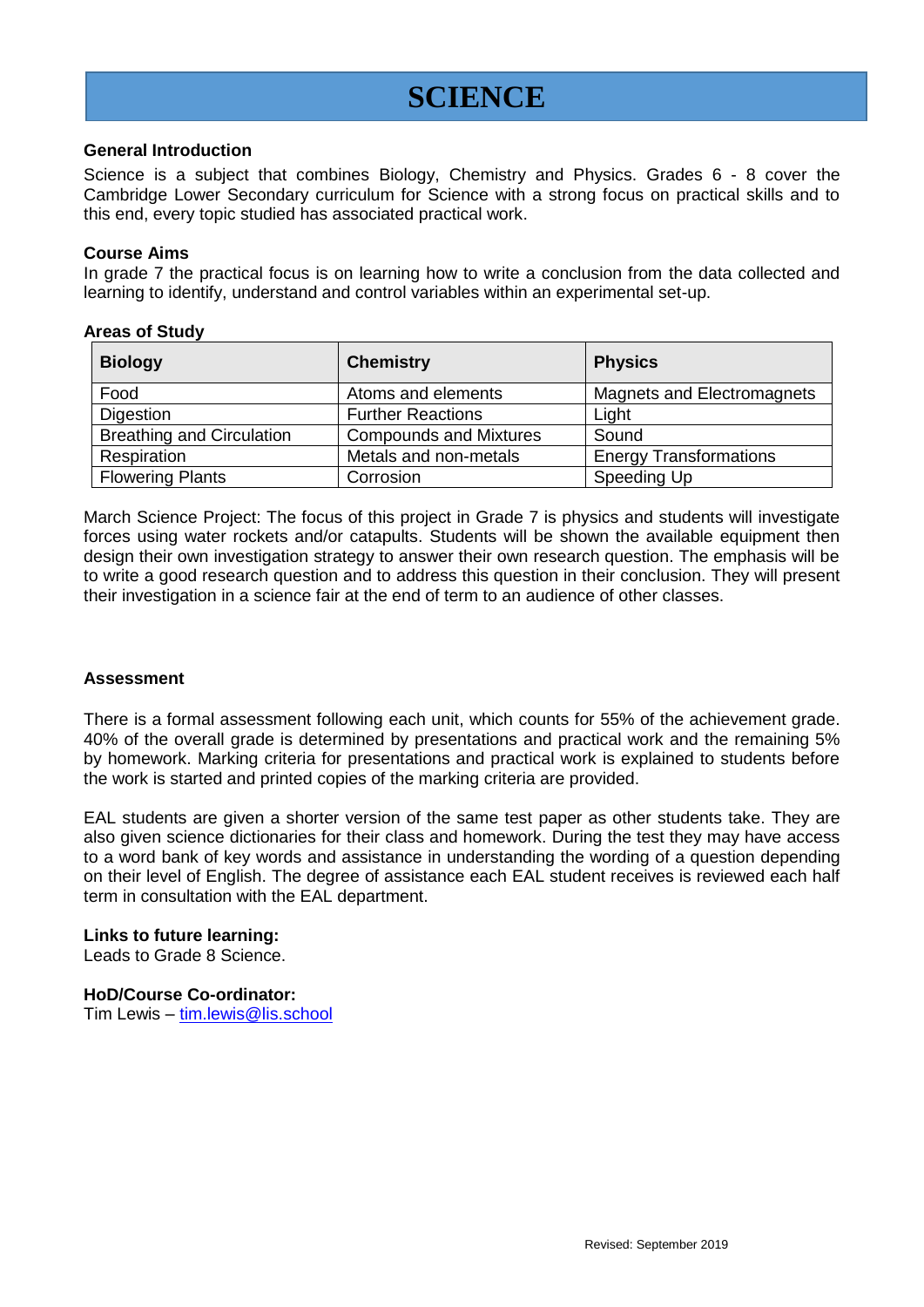### **SOCIAL STUDIES - GEOGRAPHY**

#### **General Introduction**

Grade 7 Geography builds on the knowledge and skills developed in Grade 6 Social Studies, and provides a foundation of topics and themes that will be explored at greater depth in the IGCSE and IBDP Geography. The focus of this course is on human and physical process, and humanenvironmental impacts and interactions.

#### **Course Aims**

- To enable the student to understand the impact of human population growth on ecosystems, and how physical phenomena help to shape human resilience.
- To develop the ability to calculate population growth, develop and analyse various types of graphs and maps, create models, and mind maps. Students have the opportunities to research, collaborate, peer assess, and present their learning in various formats.
- To provide opportunities to raise awareness of the environmental impact of human economic activities such as deforestation, and how the natural environment impacts human populations.

#### **Areas of Study**

- People and the planet
- Coasts
- Weather and climate
- Global climate change
- Ecosystems
- Energy
- Geographic Information Systems (GIS) and Crime

#### **Assessment**

Students are assessed using a variety of techniques from class participation and discussion, oral presentations, short response questions and extended writing, source work analysis, project work, posters and model making. Student's work is assessed throughout the year with some minor and at least one major assessment for each unit studied. Common assessments for each unit are projectbased and structured short answer tests.

#### **Links to future learning**

Grade 7 will utilize and build upon the grade 6 course, and be carried through and developed further in the new topics covered in grade 8. By the time the students reach grade 9, most IGCSE Geography topics will have been introduced.

#### **HoD/Course Co-ordinator:**

Ian Mills – [ian.mills@lis.school](mailto:ian.mills@lis.school)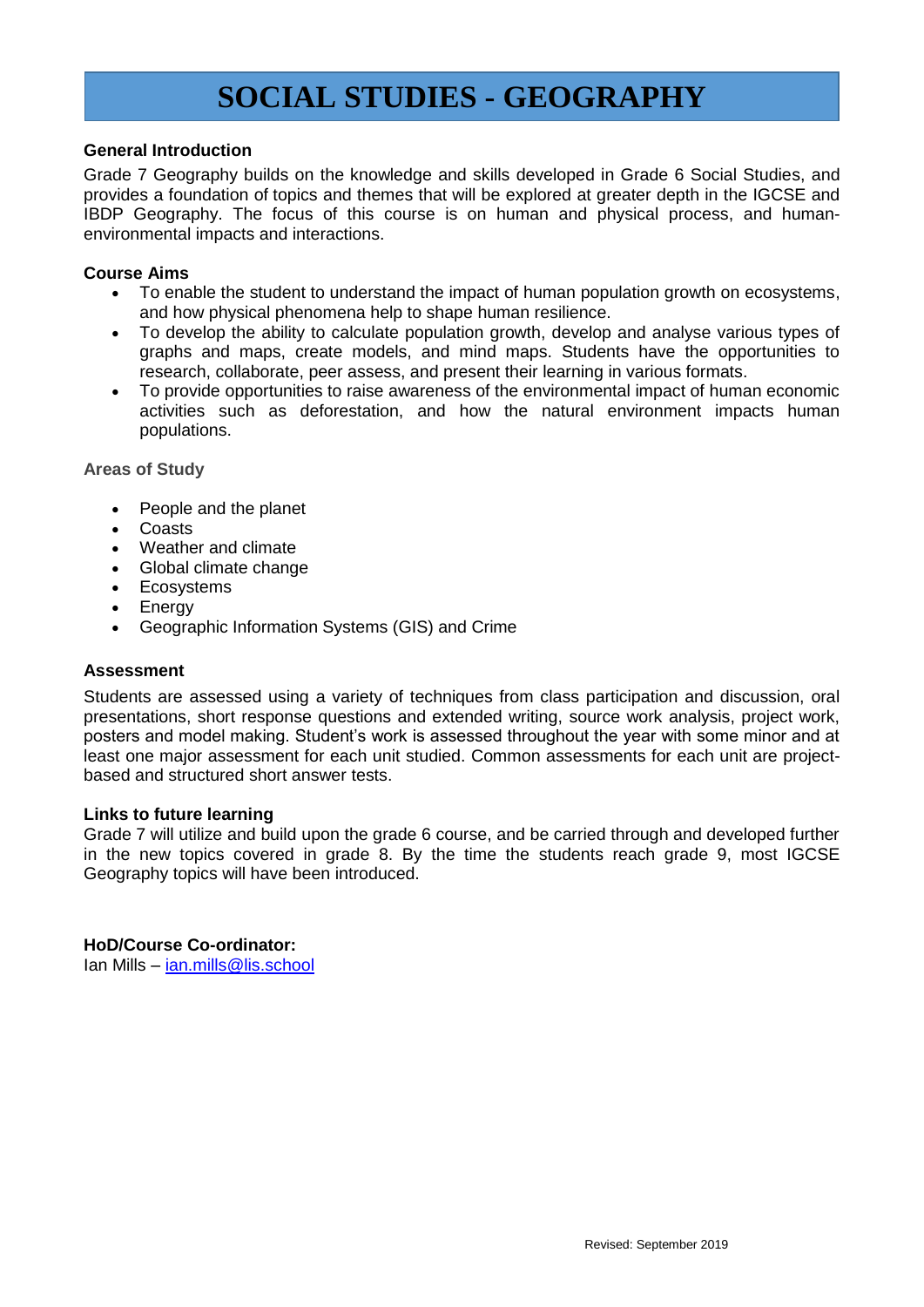## **SOCIAL STUDIES - HISTORY**

#### **General Introducti**on

In this course we move forward chronologically to a period of great technological and political change. We start to build up more of a global picture of history through a depth study on The Islamic Empire and The Transatlantic Slave Trade. The course will continue to develop the students' skills and understanding of concepts including significance, change and continuity, interpretation and diversity.

#### **Course Aims**

- To develop chronological understanding
- To begin to see the historical and global relationship between nations
- To develop students ability to assess new and emerging political ideas
- To assess the significance of individuals and inventions

#### **Areas of Study**

- The Islamic Empire 600-1096
- The Renaissance
- The French Revolution
- The Transatlantic Slave Trade

#### **Assessment**

Students are assessed using a variety of techniques from class participation and discussion, oral presentations, short response questions and extended writing, source work analysis, project work, posters and model making. Student's work is assessed throughout the year with some minor and one major assessment for each unit studied.

- The Islamic Empire: Essay on technology and science
- The Renaissance: Speech on a key individual and group exhibition
- The French Revolution: Essay and the causes of the French Revolution
- The Transatlantic Slave Trade: Source analysis on Life on Plantations

#### **Links to future learning**

The topics covered in Grade 7 will provide students with a strong foundation for their next year of study. The course will move forward chronologically to the nineteenth and twentieth century but there will be many links and overlapping to be found with early periods.

**HoD/Course Co-ordinator:** Ian Mills – [ian.mills@lis.school](mailto:ian.mills@lis.school)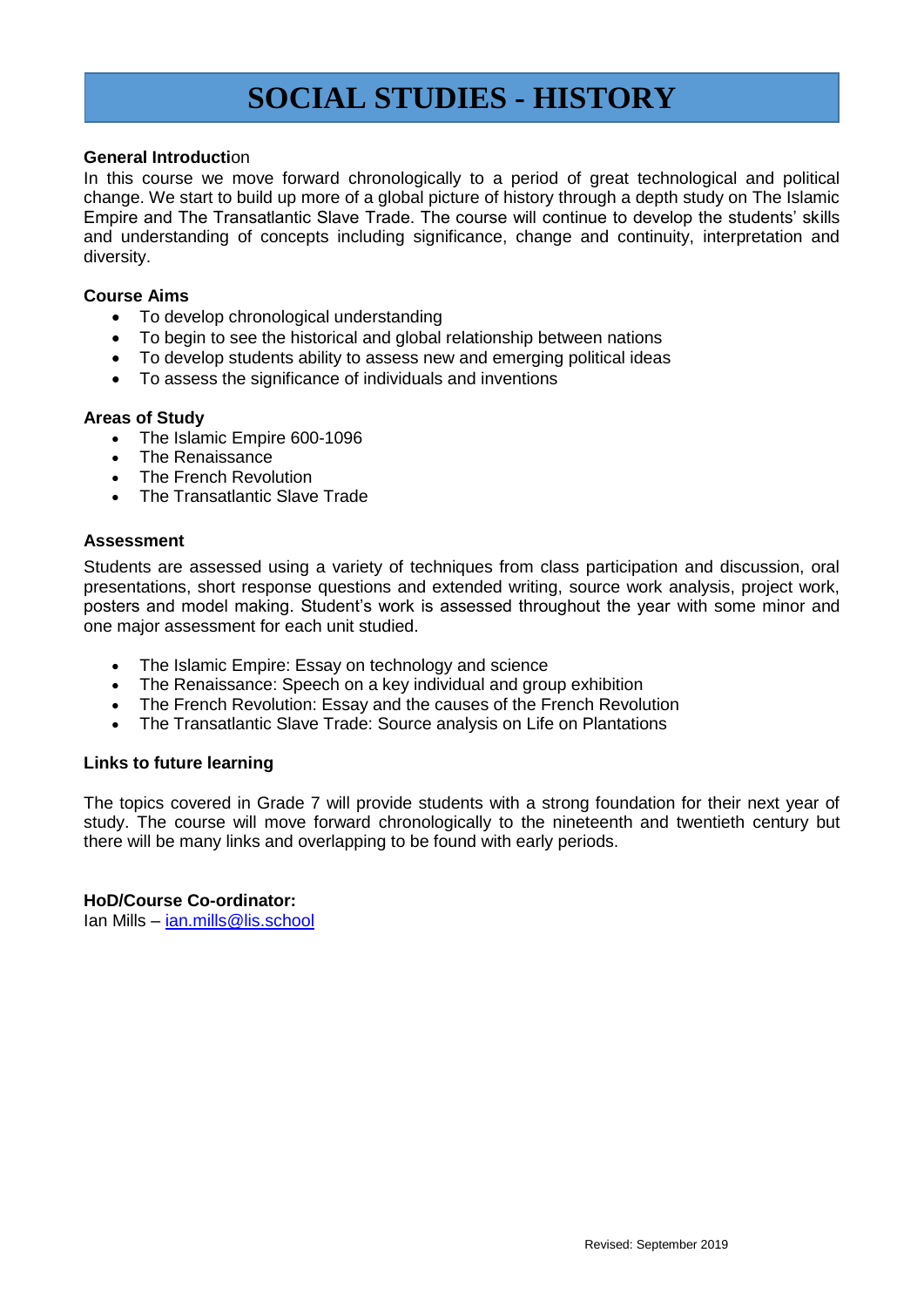## **PHYSICAL EDUCATION**

#### **General Introduction**

Physical Education is a required area of study in Leipzig International School's core curriculum. The development of physical skills and self-confidence is extremely important for the 11-14 year old age range. In lower secondary, all students will receive one double and one single period of physical education per week, slightly more than higher up the school.

As a coeducational school we believe in the value of teaching boys and girls together and this includes physical education. However, we are aware of research that says that it might occasionally be better for the boys and the girls to receive separate instruction. Boys and girls are usually taught together but when it seems more appropriate to teach the boys and girls separately for particular units, we do so.

#### **Course Aims**

Physical education will focus on increasing the students' knowledge and understanding of the principles behind good health, mental wellbeing and physical fitness. It will provide opportunities for students to participate in a wide range of physical activities. They will develop positive attitudes toward active living, gain self-confidence as skilful movers, and at the same time promote personal, social, cultural, and environmental growth and appreciation. Quality physical education, as part of the entire learning experience concerned with educating the whole person, will support students in developing a solid foundation for a balanced life.

All units have been designed to satisfy the requirements of the programme, interests and abilities of individual children and develop a wide range of physical, learning, personal and social skills.

#### **Areas of Study**

Athletics **Frisbee** Badminton Gymnastics Basketball **Hockey** Fitness (Health Related Exercise) Tag Rugby Football Volleyball

Dance **Strike & field games (Rounders / Cricket / Baseball)** Strike & field games (Rounders / Cricket / Baseball)

#### **Assessment**

The student's individual progress is carefully monitored and an attainment level is made following the different modules of work. They will be assessed in the following:

- Endeavour (Effort and Enthusiasm)
- Knowledge and understanding
- Individual skills development
- Game skills development

The overall attainment grade is produced by continual assessment of the pupils using practical, verbal and visual tasks throughout each module and a final end of unit practical task. All assessments will be based on teacher, self and peer evaluation / assessments.

**Links to future learning** Leads to Grade 8 PE.

HoD/Course Co-ordinator: Sabrina Bennett – [Sabrina.Bennett@lis.school](mailto:Sabrina.Bennett@lis.school)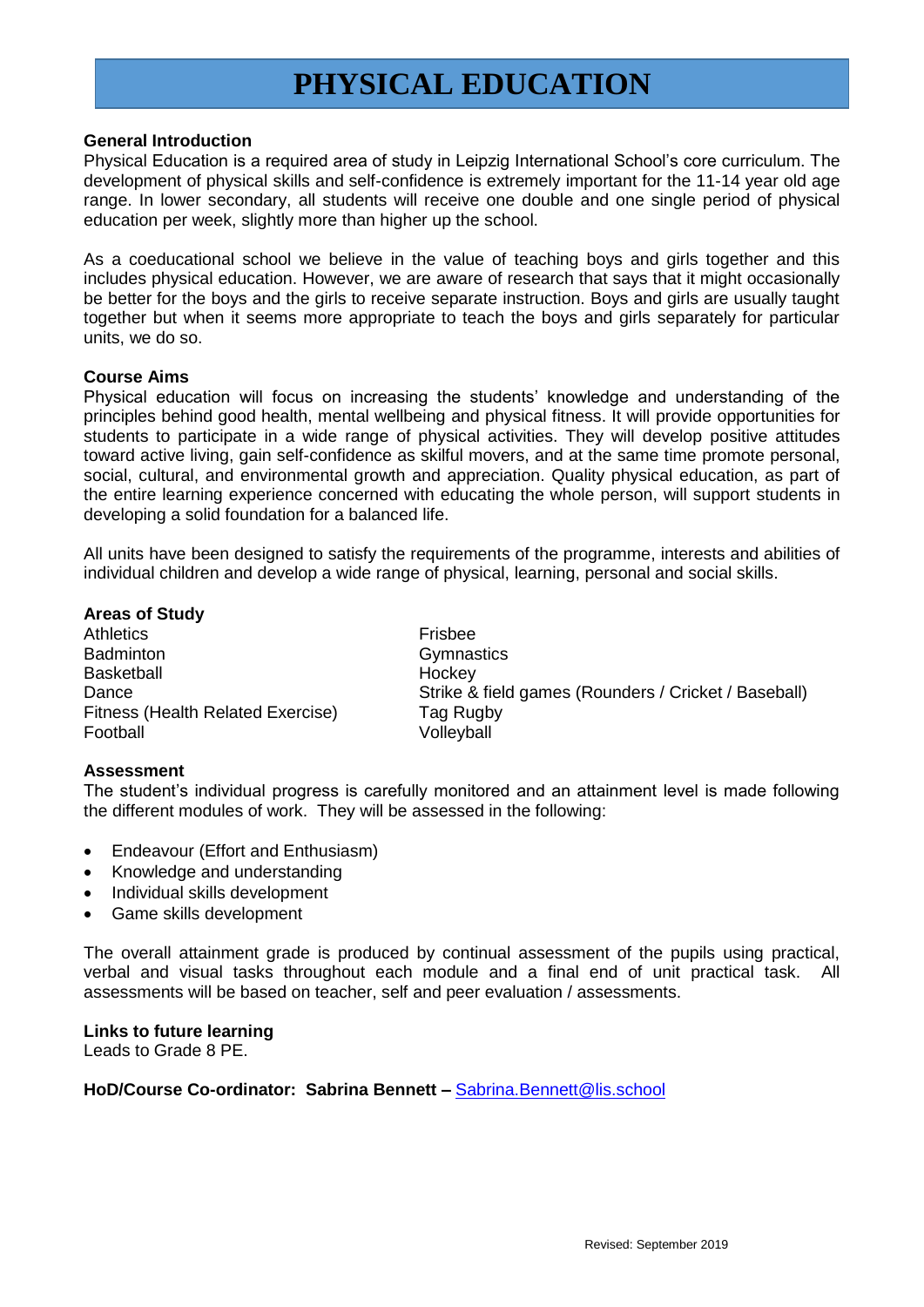# **VISUAL ARTS**

#### **General introduction**

The visual arts curriculum in Grade 7 is based on the topic Location and Place. Core objectives are designed to include a variation of elements and principles of design, media, and cultural/historical context. Students receive one double lesson per week of Art.

#### **Course Aims**

The work in Grade 7 is planned around the building blocks of visual literacy by exploring various techniques and media; traditionally in 2D (e.g. drawings, paintings, and photography) and 3D (e.g. sculptures and architecture) with the expansion into 4D (e.g. performance, video, and animation).

They will be using the elements of design and strengthening their understanding of the principles of design such as balance, contrast, emphasis, movement, pattern, rhythm, and unity. Meaningful exercises will be linked to creative work, while giving the students an opportunity to apply the techniques and their skills to individual pieces of art.

#### **Areas of Study**

Artworks and other forms of expression from various cultural backgrounds will be used for inspiration and for broadening their knowledge and understanding of diverse contemporary and historical cultures, events and movements. Students will be building upon their skills to evaluate their work and the work of others during and after the process of creating, in order to support their creative development. The students will be using a sketchbook for exercises, designing pages on art history, documenting their process and progress and reflections.

#### **Example projects include:**

- Perspective
- Knots and Ropes
- Celtic and Islamic art
- Naturalistic drawing
- Relief printmaking
- Paper-maché sculptures
- Colour Wheel
	- F. Hundertwasser Architecture

#### **Assessment:**

Each unit will be assessed on the two main areas of the creative process. Marks will be awarded according to how well the artwork meets the set of descriptors.

- **Preparation/ Research**: To what extent does the student demonstrate: the ability to clearly articulate their initial ideas and/or intentions and how they have been formed and developed? How have they assimilated technical skills, chosen media and/or art themes/topics to develop their work further? To what extent does the work demonstrate the ability to review and refine selected ideas, skills, processes and techniques?
- **Final Pieces:** To what extent does the work demonstrate: effective application and manipulation of media and materials; effective application and manipulation of the formal qualities to reach the highest level of technical competency? To what extent does the work reflect on the acquisition of skills and their development as a visual artist?

#### **Links to future learning:**

Leads directly to Grade 8 Visual Arts.

**HOD/Course Coordinator:** Steve Lewis [steve.lewis@lis.school](mailto:steve.lewis@lis.school)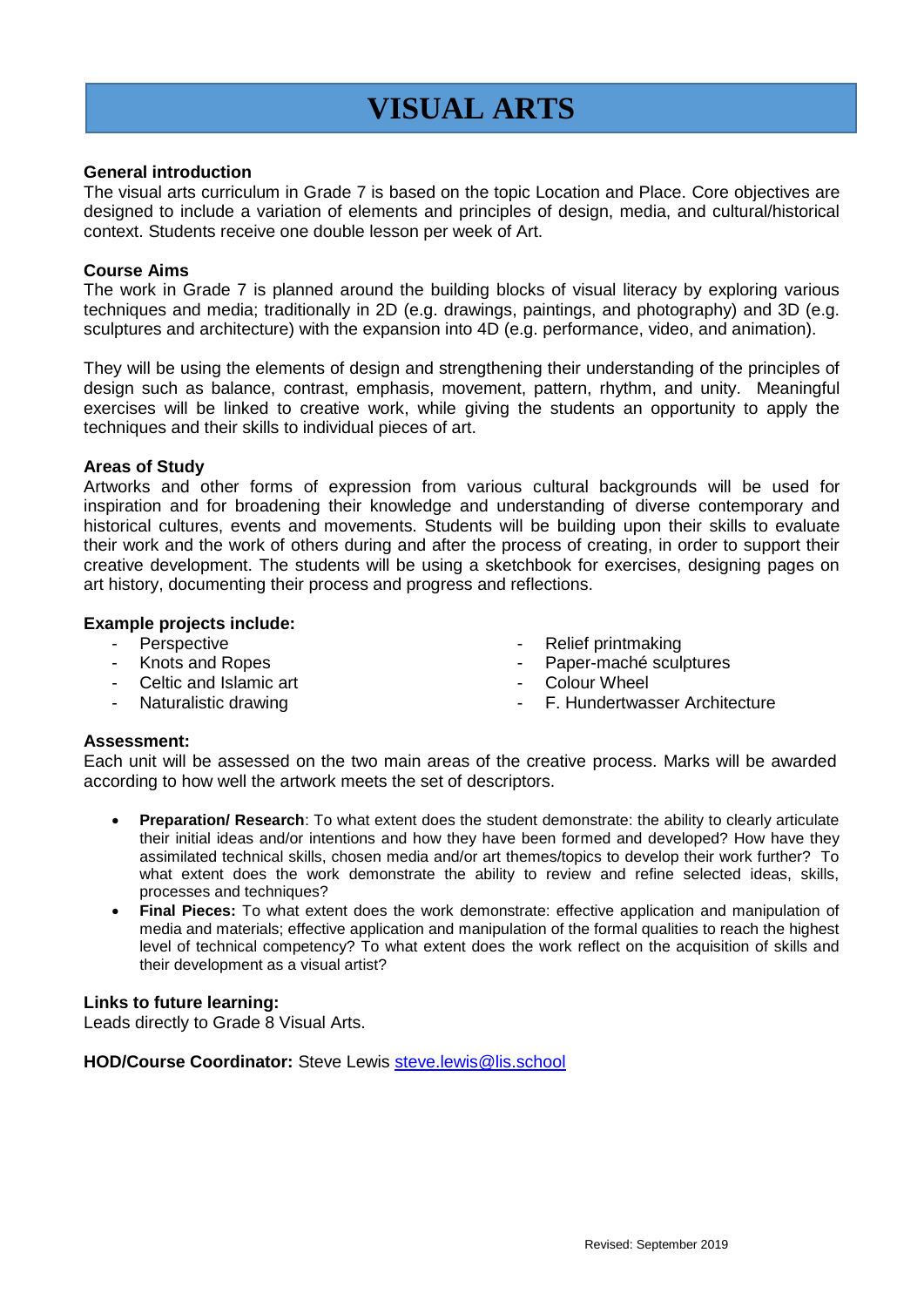# **INFORMATION & COMMUNICATION TECHNOLOGY (ICT)**

#### **General introduction**

The curriculum follows Key Stage 3 (KS3) of the National Curriculum in the UK. Two periods per week are allocated to the study of ICT within the academic timetable.

#### **Course Aims**

- To equip the students with the skills to use technology to become independent learners.
- To develop their capabilities in using ICT for tasks associated with design, data analysis, research, processing information, presentations, problem-solving, decision-making, creative expression, communication and collaboration.

#### **Areas of Study**

- Spreadsheets (Arithmetic operators, functions & formulas)
- Web Page Design with html
- Video editing
- 3D modelling with Voxels
- Animation with pixel art
- Game design (Scratch or another programming tool)
- Research skills and Ethics
- Graphic Design

#### **Assessment**

This is a skills-based course. There are no theory tests for ICT in Grades 6-8 but students do get graded on the work they produce in class. There is no regular homework for ICT in grades 6-8 apart from the time students might need to catch up on their project work.

#### **Links to future learning**

Leads directly to Grade 8 ICT.

HoD/Course Co-ordinator: Reingart Böhmer Reingart. Boehmer@lis.school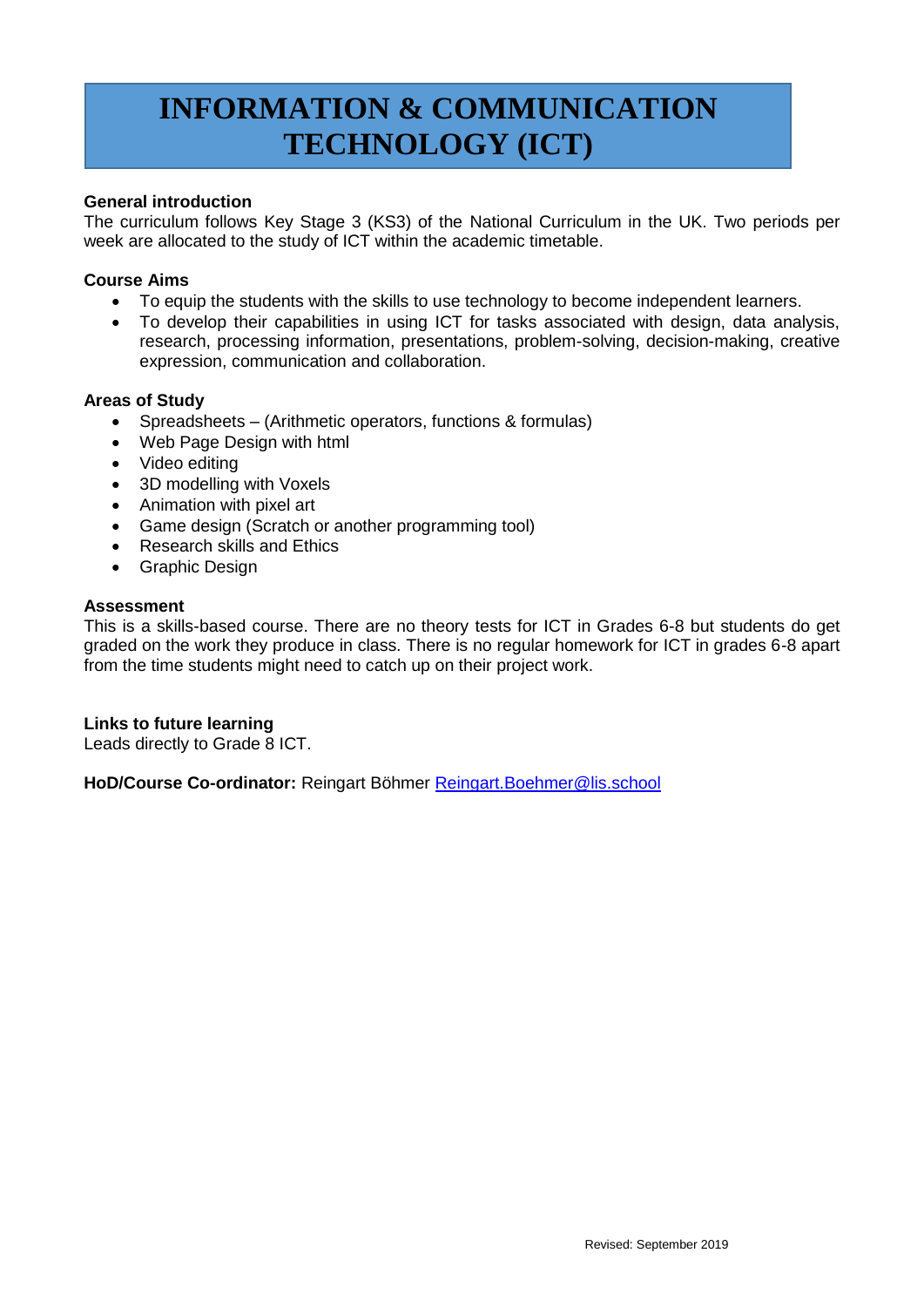## **MUSIC**

#### **General Introduction**

Two periods per week are allocated to the study of music within the academic timetable. Pupils will have the opportunity to perform music using traditional and electronic instruments either individually or as part of an ensemble and the composing aspects of the course will take place either in these groups or through the use of a music-sequencing programme on the computer. Listening activities are interspersed with the practical sessions to reinforce knowledge and understanding of each topic.

#### **Course Aims**

The aims of Middle school Music at Leipzig International School are to:

- Nurture the creative ability in all pupils through composition.
- Develop sensitive, analytical and critical responses to existing music.
- Develop an awareness of musical traditions and developments in a variety of cultures and societies.
- Offer pupils opportunities to experience the personal satisfaction and self-confidence derived
- from taking part in practical musical activities.

#### **Areas of Study**

- Music of the Caribbean
- Making connections
- Going solo
- Jazz improvisation
- Night Music
- Film Music

#### **Assessment**

During each topic, the students' performances and compositions are recorded for assessment and at least one listening test is taken to evaluate students' knowledge and understanding of the subject. The department follows the criteria laid out in the whole-school assessment policy.

#### **Extra-Curricular Opportunities**

The music programme is enhanced by:

- 1. A wide variety of extra-curricular clubs that take place during the week. During this academic year the students will have the opportunity to be involved in:
	- LIS Big Band
	- $\bullet$  LIS Choir
	- String Ensemble
	- Wind Ensemble
	- Latin Percussion group
	- Middle School Vocal Group
	- Various mixed ensembles
	- Composing club
- 2. One-to-one instrumental lessons are available to our students. These sessions take place outside of the academic programme. For more information please contact Mr. Foulkes.

#### **Links to future learning**

GCSE music is a natural progression from the work covered in the Middle School programme. The course concentrates on the three core aspects of music:

performing (30%), composing (30%) and listening/appraising (40%) Pupils study music from the classical tradition through to the Twenty-first century.

**Course co-ordinator:** Mr. Paul Foulkes (Director of Music): [paul.foulkes@lis.school](mailto:paul.foulkes@lis.school)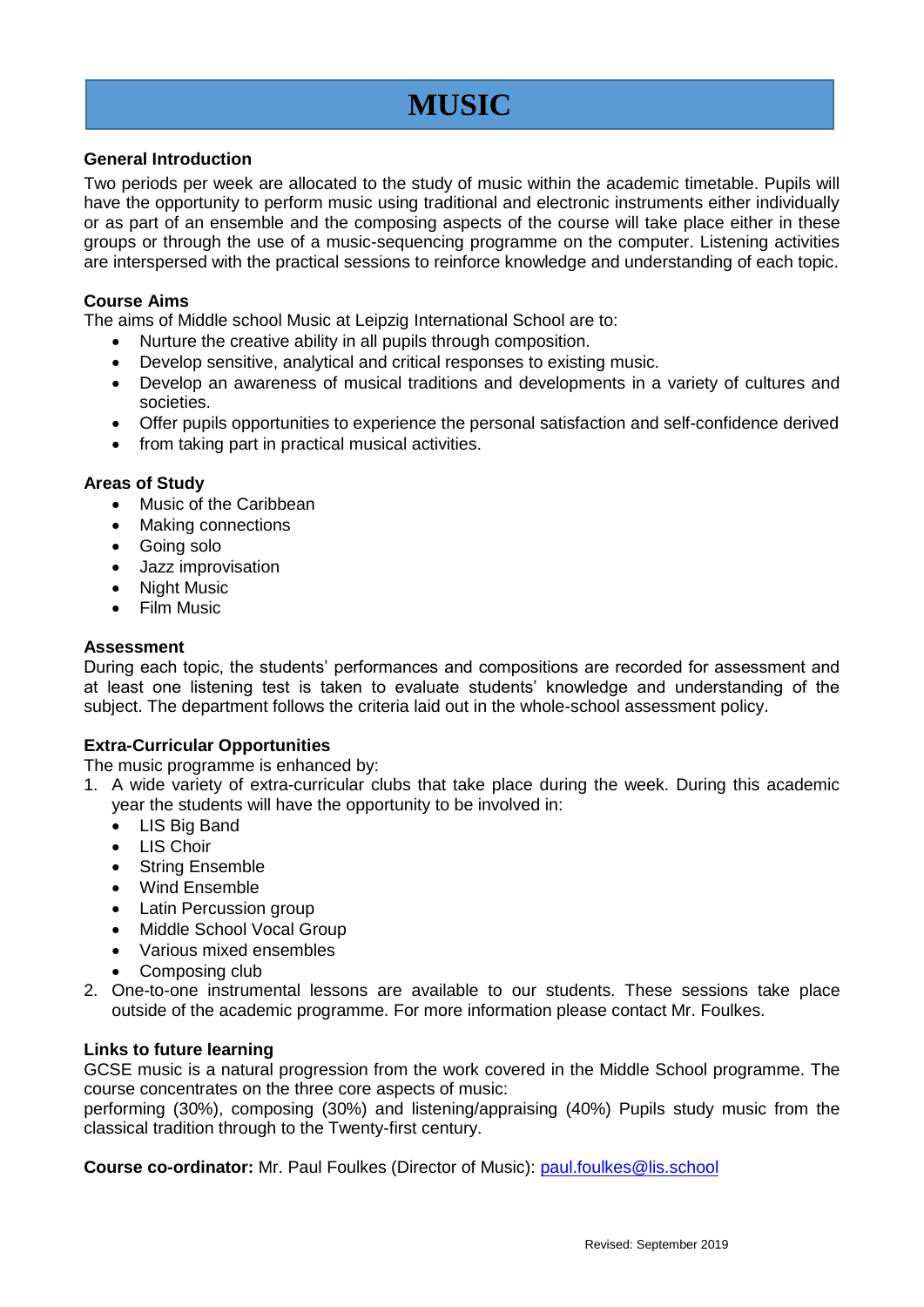### **PERSPECTIVES**

#### **General Introduction**

Perspectives takes a cross-curricular approach to learning the skills needed for success in higher education and ultimately the world of work in the 21st century. By studying global issues, learners explore different and often opposing perspectives to develop critical thinking, research and communication skills.

#### **Course Aims**

- To enable the student to further develop skills in research, analysis, evaluation, reflection, collaboration and communication.
- As Perspectives is a skills-based course, the specific content of the course is less important than the way learners handle the information. The materials for this programme therefore focus less on the information that is communicated, and more on the questions and prompts in order that will scaffold the development of skills that ensure 'cognitive change' in the learners.
- A significant number of the theme blocks (see below) challenge students to explore personal, local, national and global perspectives understanding the causes, consequences and possible future scenarios of the actions to various issues.

#### **Areas of Study**

| Skill to develop:      | <b>Reflection</b>                                | <b>Research/Evaluation</b>                    | <b>Analysis</b>                      | <b>Reflection</b>                                                     |
|------------------------|--------------------------------------------------|-----------------------------------------------|--------------------------------------|-----------------------------------------------------------------------|
| Topic:                 | WHO AM I? How I see myself/ How<br>others see me | <b>LIFE CHOICES</b><br><b>Drugs Awareness</b> | <b>COMMUNITY</b><br><b>Migration</b> | <b>MINDFULNESS</b><br>Mental Health/ emotions and<br>active listening |
| Assessment<br>Outcome: | Totem poles                                      | Written Report (Referencing/<br>structure)    | Team Project/ group<br>display       | Proposal to promote mental<br>health better                           |

#### **Assessment**

Assessment within the programme consists of teacher assessments within each theme block using both formative assessments through the sessions based on reflection and understanding of the focus skills as well as summative tasks linked to the Assessment Outcomes of each unit.

#### **Links to future learning**

The Grade 7 Perspectives program lays the foundations for further skills development in Grade 8, whilst also ensuring that the Grade 7 students have a good understanding on their place in the world. Grade 8 will take this understanding further, coupling it with academic research and presentation skills.

**Course Co-ordinator:** Ian Mills – [ian.mills@lis.school](mailto:ian.mills@lis.school)